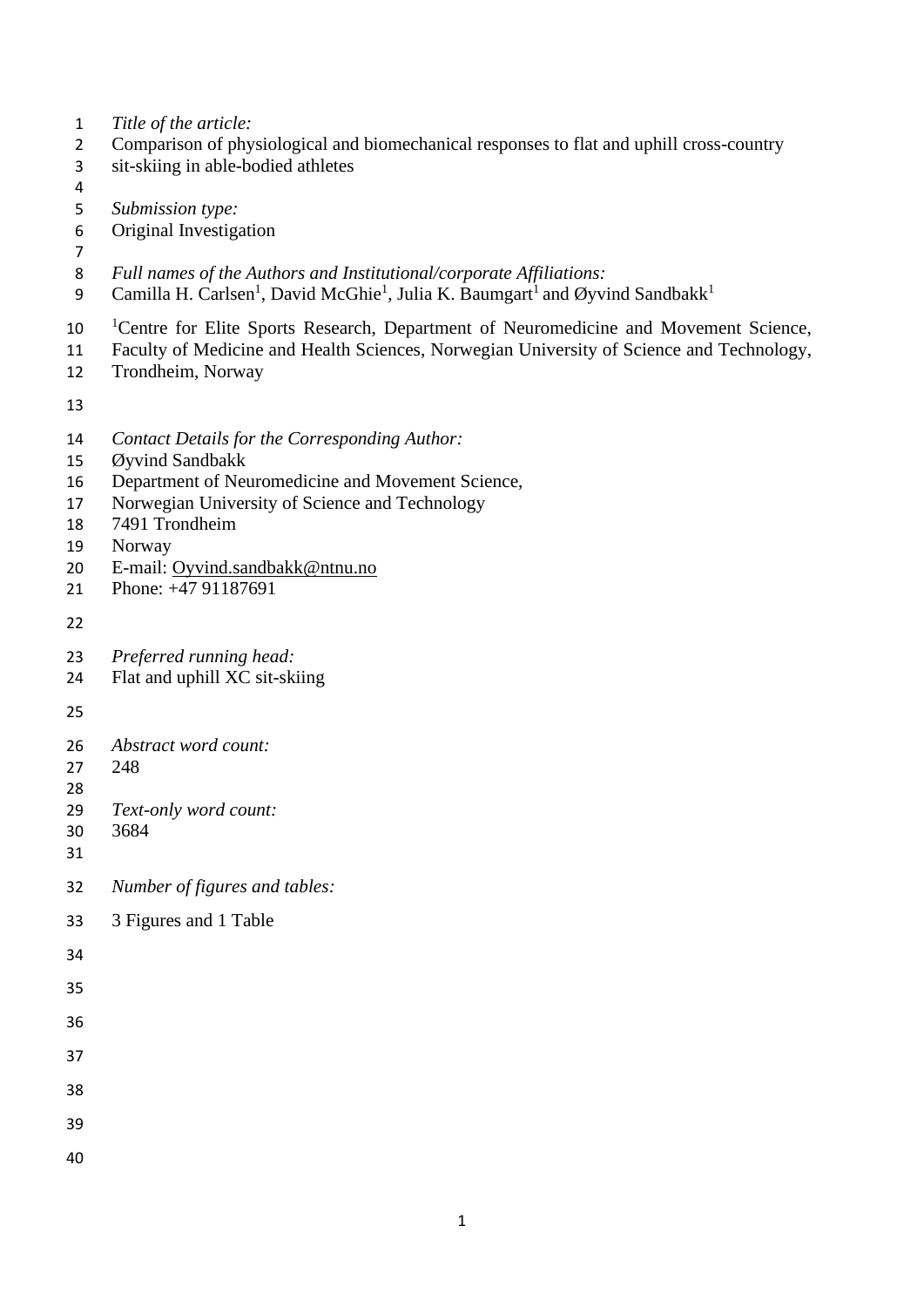### **ABSTRACT**

42 *Purpose:* To compare peak work rate (WR<sub>peak</sub>) and associated physiological and biomechanical performance-determining variables between flat and uphill cross-country (XC) sit-skiing. *Methods:* Fifteen able-bodied male XC skiers completed two test sessions, each comprised of four 4-min submaximal stages, followed by an incremental test to exhaustion and a verification test in a sit-ski on a roller-ski treadmill. The test sessions were counterbalanced by incline, 47 being either 0.5% (FLAT) or 5% (UPHILL). We compared WR<sub>peak</sub> and peak oxygen uptake (VO2peak), as well as physiological variables, rating of perceived exertion (RPE), gross efficiency, and cycle characteristics at identical submaximal WR, between FLAT and UPHILL. *Results:* In UPHILL, WRpeak was 35% higher compared to FLAT (*p < 0.001*), despite no 51 difference in VO<sub>2peak</sub> ( $p = 0.9$ ). The higher WR<sub>peak</sub> in UPHILL was achieved through more work per cycle, which was enabled by the twice as long poling time compared to FLAT (*p < 0.001*). Submaximal gross efficiency was 0.5-2 percentage points lower in FLAT compared to 54 UPHILL ( $p < 0.001$ ), with an increasing difference as WR increased ( $p < 0.001$ ). Neither cycle rate nor work per cycle differed between inclines when compared at identical submaximal WR (*p* > *0.16*). *Conclusions:* The longer poling times utilized in uphill XC sit-skiing enable more 57 work per cycle and better gross efficiency, thereby allowing skiers to achieve a higher  $WR_{\text{peak}}$ 58 compared to flat XC sit-skiing. However, the similar values of  $VO<sub>2peak</sub>$  between inclines indicate that XC sit-skiers can tax their cardiorespiratory capacity similarly in both conditions. *Keywords:* Paralympic cross-country skiing, oxygen uptake, exercise efficiency, work rate, kinematics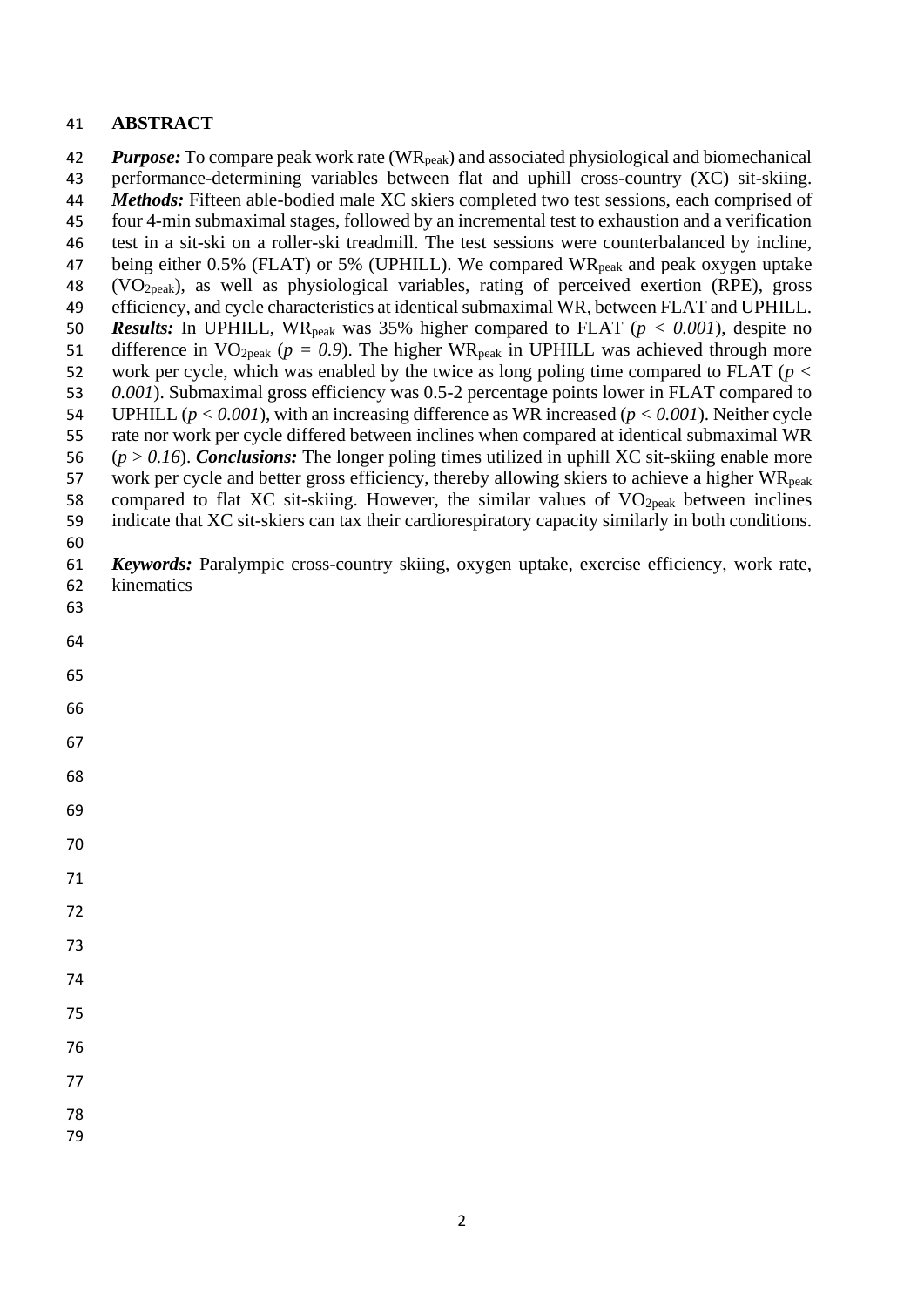#### **INTRODUCTION**

81 During Para cross-country (XC) sit-skiing, athletes with impairments of the lower extremities 82 and/or trunk propel themselves with the upper-body double poling technique using two poles, 83 while sitting in a sledge mounted on two skis.<sup>1, 2</sup> The race courses consist of undulating terrain 84 changing between uphill, flat and downhill sections,<sup>3</sup> in which  $\sim$  50% of the time is spent in 85 uphill terrain, where the largest performance-differences seem to occur.<sup>1, 4, 5</sup>

 The varying terrain during Para XC sit-ski competitions leads to substantial variation in speed, where skiers must adjust their speed through regulation of cycle length (CL) and cycle rate (CR). When double poling, able-bodied XC skiers utilize longer poling times (PT) associated with lower speed in uphill compared to flat terrain. Longer PT allows a higher production of 90 work per cycle (work $_{\text{cycle}}$ ) and thereby greater WR in uphill compared to flat terrain.<sup>6</sup> However, when double poling at identical work rates (WR), able-bodied XC skiers display a higher CR 92 and less work<sub>cycle</sub> when skiing on uphill compared to flat terrain.<sup>6, 7</sup> In Para XC sit-skiing, 93 previous studies have shown similar CR across terrains,<sup>5</sup> but WR, work<sub>cycle</sub>, and other cycle characteristics have not yet been studied. These variables would provide important information for understanding the demands when athletes are skiing in different terrains.

 Para XC sit-skiing performance will to some extent be limited by the skiers' disabilities. Even though physiological functioning and/or the ability to produce power may be reduced, the performance-determining variables are similar to those in other endurance sports, including 99 peak oxygen uptake (VO<sub>2peak</sub>) and the fractional utilization of VO<sub>2peak</sub>, termed performance  $\frac{1}{2}$  oxygen uptake, and efficiency.<sup>8-10</sup> Using different sub-techniques in uphill (diagonal stride) 101 and flat (double poling) terrain, able-bodied XC skiers have shown  $\sim$ 10% lower VO<sub>2peak</sub> in flat 102 terrain,  $11, 12$  whereas VO<sub>2peak</sub> achieved during double poling in flat and uphill terrain have not 103 yet been compared in neither standing nor sitting XC skiing. In able-bodied XC skiers, gross efficiency (GE) is higher in uphill compared to flat terrain, which explainsthe ability to produce 105 higher WR when skiing uphill.<sup>13, 14</sup> However, how these performance-determining variables are influenced by different terrain in Para XC sit-skiing, and their relation to the WR production remains to be investigated.

 Therefore, the purpose of the current study was to compare peak WR and associated physiological and biomechanical performance-determining variables between flat and uphill using upper-body double poling when XC sit-skiing. We hypothesize that the ability to produce WR is higher uphill, in particular due to a higher GE compared to flat.

**METHODS**

## **Participants**

114 Fifteen able-bodied male XC skiers participated in this study (mean  $\pm$  SD, age 25  $\pm$  4 years, 115 body mass  $79 \pm 6$  kg, body height  $184 \pm 6$  cm, weekly training  $9.3 \pm 3.0$  hours). In our approach, able-bodied XC skiers were chosen in order to reduce the high within-group differences in maximal aerobic capacity and power output found in Para XC sit-skiers with different 118 disabilities, <sup>15, 16</sup> and thereby establish a baseline for further research on Para XC sit-skiers.

- All participants signed an informed consent form prior to participation in the study and were made aware that they could withdraw from the study at any point without providing an explanation. The study was approved by the Norwegian Centre for Research Data (ID 419539)
- and conducted in line with the declaration of Helsinki.
- 

# **Overall design**

 Every participant completed two test sessions of double poling in a XC sit-ski on a treadmill, each comprised of four submaximal stages with increasing speed, followed by an incremental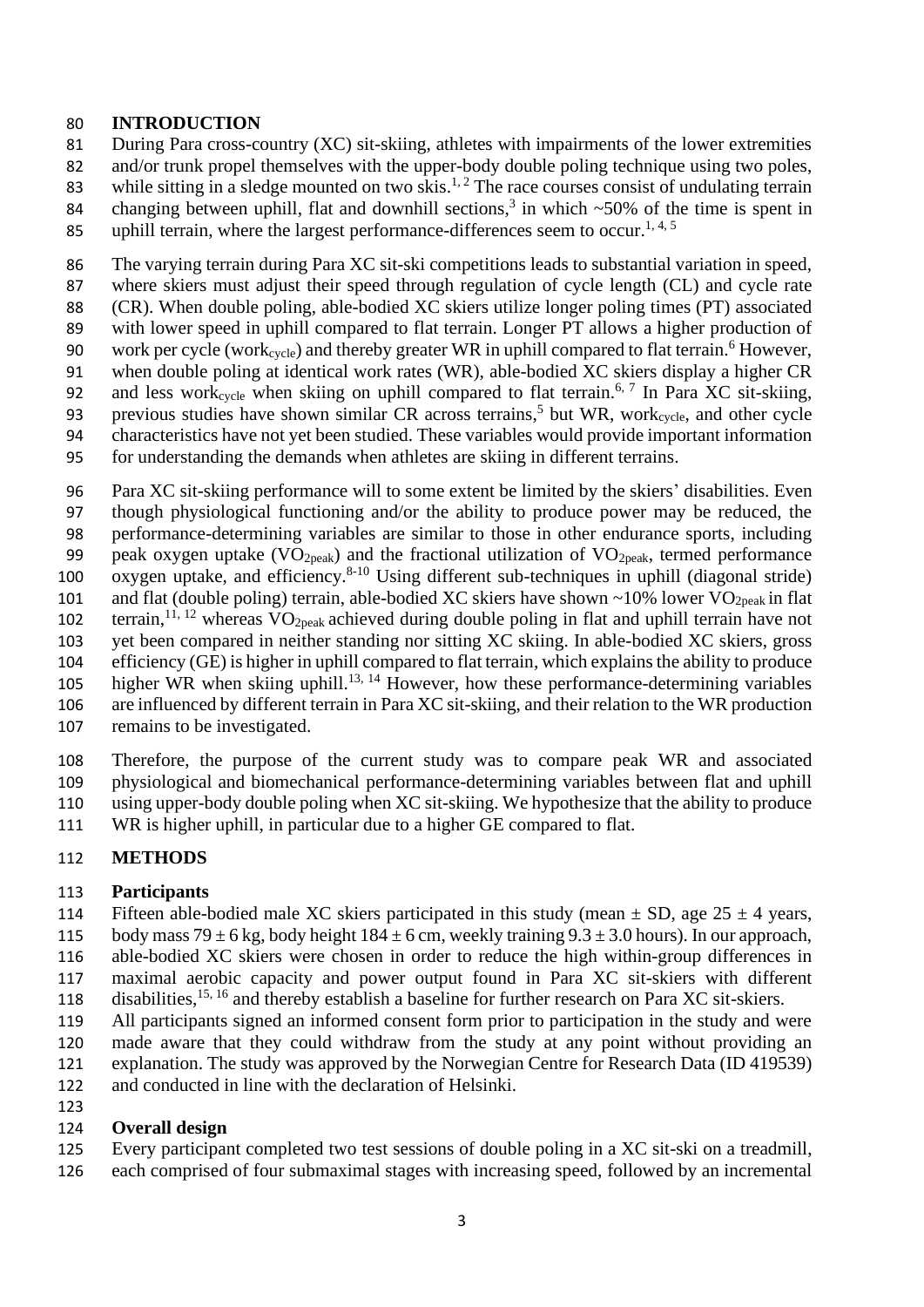test to exhaustion and a verification test. The test sessions were counterbalanced by incline, 128 being either 0.5% (FLAT; submaximal speeds 10, 12, 14, and 16 km·h<sup>-1</sup>) or 5% (UPHILL; 129 submaximal speeds 4, 5, 6, and 7  $km\cdot h^{-1}$ ). The speed-incline combinations were chosen to cover a range of intensities from low to moderate/high submaximal intensity. The WR from stage 1 and 2 in UPHILL overlapped with stage 2, 3 and 4 in FLAT. The time between test sessions was a minimum of 48 h and maximum of two weeks.

#### **Methodology**

### *Test protocol*

136 After a standardized 10-min warm up  $(0.5\%$  incline; 8-10 km·h<sup>-1</sup>), the skiers performed four 4-min stages separated by a 2-3-min break, in either FLAT or UPHILL. After a 5-min passive 138 break and a 3-min active recovery  $(0.5\%; 10 \text{ km} \cdot \text{h}^{-1})$ , a continuous incremental test to 139 exhaustion was completed. The velocity started at  $14 \text{ km} \cdot \text{h}^{-1}$  in FLAT and 6 km $\cdot \text{h}^{-1}$  in UPHILL 140 and was increased by 1  $km \cdot h^{-1}$  each minute. The test was stopped when the participant, despite strong verbal encouragement, involuntarily reduced the speed and passed a point marked on the treadmill. Then, after a 5-min passive break and a 3-min active recovery was conducted, a verification test was completed. The verification test was conducted at the highest work load reached during the incremental test until exhaustion, and was used to verify that no higher 145 VO<sub>2peak</sub> could be reached in this exercise mode.<sup>17</sup>

147 Respiratory variables (oxygen uptake  $(VO_2)$ , respiratory exchange ratio (RER), minute ventilation (VE)) and heart rate (HR) were measured continuously throughout all tests. Motion capture data were recorded toward the end of each submaximal stage (2 x 30- s) and during each minute in the incremental test (1 x 30- s). After each submaximal stage, the incremental test and the verification test, the rating of perceived exertion (RPE) was recorded. One capillary blood sample taken from the fingertip was obtained after each submaximal stage, and two samples after termination (1- and 3- min) of both the incremental and verification test, for analysis of blood lactate (BLa). In addition to the verification test, maximal effort during the incremental test was verified through scoring on at least two of the following five criteria: 1) a plateau (three values within 2 mL·kg<sup>-1</sup>·min<sup>-1</sup> measured every 10 second) or drop ( $> 2$  mL·kg<sup>-1</sup> 157 <sup>1</sup>·min<sup>-1</sup>) in VO<sub>2</sub>, 2) RER  $\geq$  1.05, 3) BLa  $\geq$  8 mmol·L<sup>-1</sup>, 4) RPE  $\geq$  17, and 5) peak HR (HR<sub>peak</sub>) 158 within 10 beats $\cdot$ min<sup>-1</sup> of the individual age-predicted maximum (220-age-10<sup>18</sup>).

## *Instruments and materials*

 Respiratory variables were measured employing open-circuit indirect calorimetry (Oxycon Pro, Jeager GmbH, Hoechberg, Germany). Prior to collecting data of each participant, the VO<sup>2</sup> 163 and CO<sub>2</sub> analyzers were calibrated using a mixture of gases (15.0  $\pm$  0.04% O<sub>2</sub> and 5.0  $\pm$  0.1%  $CO<sub>2</sub>$ , Riessner-Gase GmbH & Co, Lichtenfels, Germany) and the expiratory flow meter was manually calibrated with a 3-L syringe (Hans Rudolph Inc., Kansas City, MO, USA). HR was measured with the Polar V800 watch, which was connected to a HR10 heart rate monitor (Polar Electro OY, Kempele, Finland). Capillary blood samples (20 µL) were analyzed for BLa using the Biosen C-Line lactate analyzer (Biosen, EKF Industrial Electronics, Magdeburg, 169 Germany). RPE was recorded according to the Borg Scale (6-20).<sup>19</sup> Body mass was measured using a flat Seca 876 scale (Seca, Gmbh & co, Germany) and body height determined using a stadiometer Seca 213 (Seca, Gmbh & co, Germany) at the beginning of each test session.

 The tests were performed on a 5 x 3 m motor-driven treadmill (Forcelink B.V., Culemborg, The Netherlands). All participants used the same XC sit-ski (SKENO, Oslo, Norway), attached

to the same pair of classical roller-skis (resistance category 2; IDT Sports, Lena, Norway), with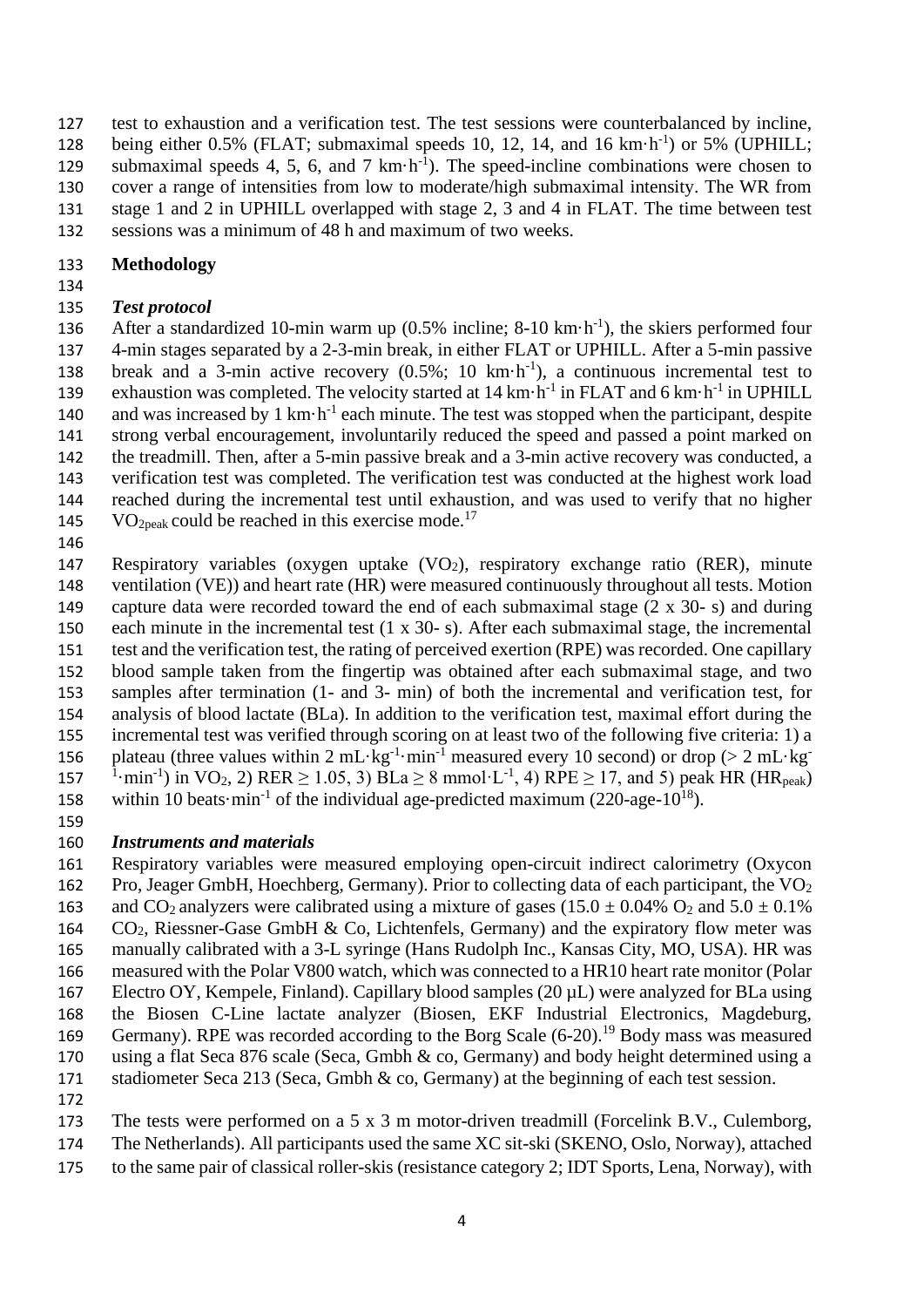a "kneeing" sitting position and adjustable straps around the hips, thighs, and lower legs for individual adjustments. This "kneeing" sitting position is mostly used by Para-skiers classified 178 as LW11.5 and LW12, who have full control of their trunk.<sup>2, 20, 21</sup> The front of the sit-ski was firmly attached to an aluminum crossbar of a custom-made safety-system, connected to rails on each side of the treadmill (Figure 1). Before study start, the coefficient of rolling resistance ( $\mu$ ) was determined as 0.018 using the towing test previously described by Sandbakk et al.<sup>8</sup> Rail-system friction was established by placing the crossbar of the safety-system at the front of the treadmill and incrementally increasing the incline until the bar began to move, determined as  $F_{\text{real}} = m_{\text{xbar}} \cdot g \cdot \sin \theta$ , where  $m_{\text{xbar}}$  is the mass of the safety-system cross-bar, *g* the gravitational constant, and  $\theta$  the angle of treadmill incline at which the crossbar first moves. The participants used Swix Triac 3.0 junior poles (Swix, Lillehammer, Norway) with carbide tips customized for treadmill roller-skiing. Pole length was selected to be within a range 188 of  $66 \pm 2\%$  of body height, together with the preference of each individual participant.

#### *Figure 1*

 Nine infrared Oqus 400 cameras (Qualisys AB, Gothenburg, Sweden) captured three- dimensional position characteristics with a sampling frequency of 250 Hz. In total eight 192 reflective markers (spherical,  $\varnothing$  16 mm) were placed on the equipment: two markers on each ski (one 1 cm behind the front wheel and one 1 cm in front of the back wheel) and two markers on each pole (one ~5 cm below the bottom of the grip handle and one on the lateral side of the carbide tip). Before test start of each participant, the camera system was calibrated according to the manufacturer's specifications.

#### *Data processing and calculations*

 For each submaximal stage, respiratory variables and HR were calculated by averaging the values during the last two minutes. For the incremental and verification test, 30-s (with a 10-s data window) moving averages were calculated for the respiratory variables and 3-s moving average for HR. The highest respiratory values, RPE, and HR reached during either the incremental or verification test were defined as peak responses.

204 Metabolic rate (MR) was calculated from VO<sub>2</sub>, associated measurements of RER, and a 205 standard conversion table.<sup>22</sup> WR was calculated as the sum of power against gravity ( $P_g$  = 206  $m_{body+equivent} \cdot g \cdot \sin \alpha \cdot v$ , rolling friction  $(P_{f-roll} = m_{body+equivent} \cdot g \cdot \cos \alpha \cdot v \cdot v)$ 207 *μ*), and rail friction  $(P_{f-real} = F_{tail} \cdot v)$ , where  $m_{body+equipment}$  is the mass of the skier and equipment, *g* the gravitational constant, α the angle of treadmill incline, *v* the belt speed, *µ* the coefficient of rolling resistance, and *Frail* the rail-system friction. GE was calculated as the ratio 210 of WR and MR, without any baseline subtraction.<sup>23</sup>

 Kinematic data were registered in Qualisys Track Manager 2019.3 (Qualisys AB) and further processed in MATLAB R2019b (version 9.7.0.1190202, Mathworks, Natick, MA, USA). First, marker coordinates were rotated about the lateral axis by constant treadmill angle (corresponding to 0.5% for FLAT and 5% for UPHILL) and kinematic signals were spline 215 interpolated where missing data gaps were  $\leq$  5 samples. Pole-belt contact (poling phase) was detected from unfiltered signals with a purpose-written algorithm using the right pole tip marker, determined as when the marker was simultaneously below a vertical position threshold (2.5 cm above belt) and a horizontal velocity threshold (~negative belt speed). Cycle time (CT) was calculated as the time between consecutive starts of pole-belt contact and CR as the reciprocal of CT. PT was defined as the period where the poles were in contact with the belt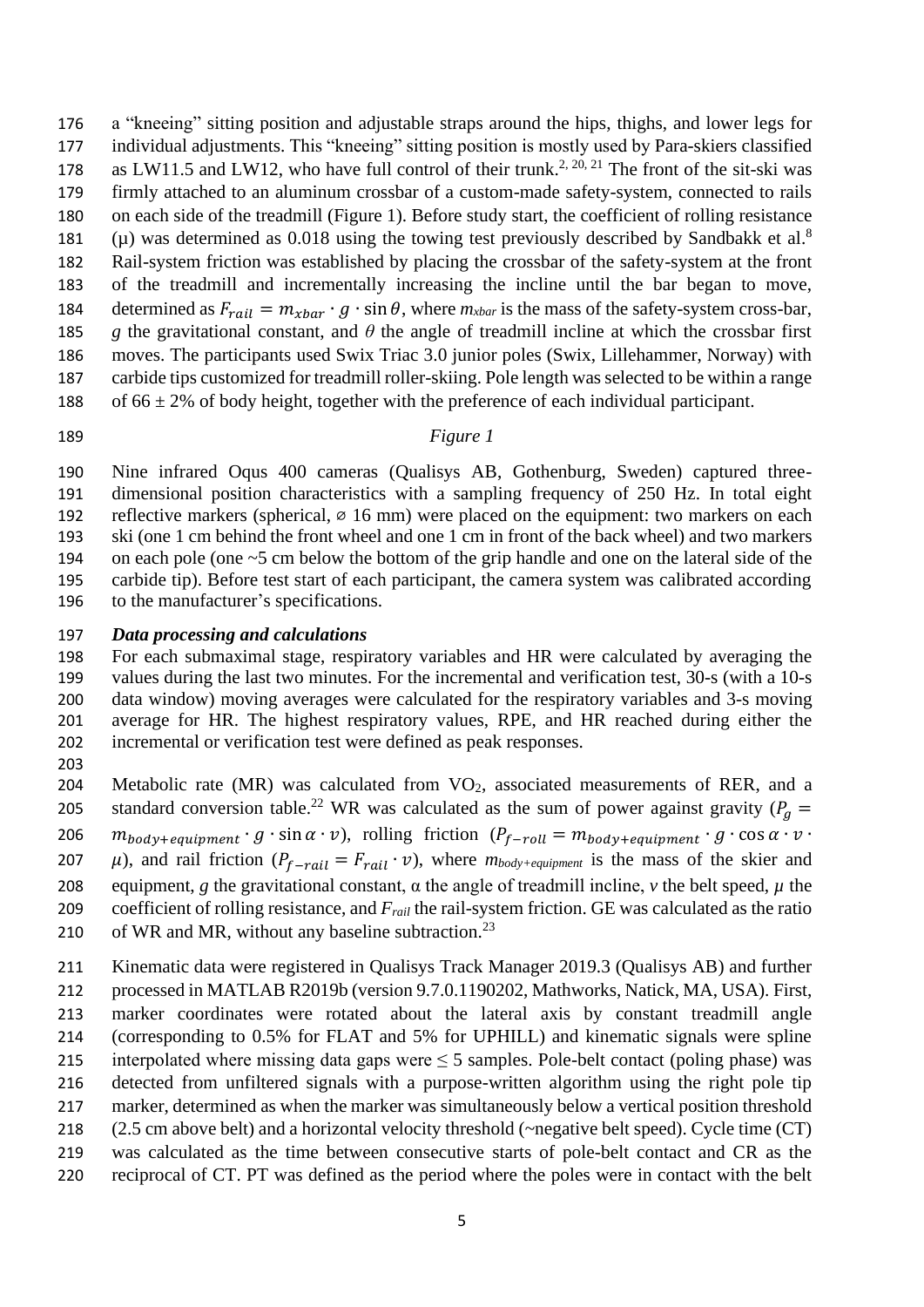- and ST as the period where the poles were off the belt. Relative PT and ST were calculated as 222 percentage of CT. Work<sub>cycle</sub> was calculated as WR multiplied by CT. After the poling periods were detected, kinematic signals were low-pass filtered at 10 Hz with a fourth-order Butterworth filter. Next, instantaneous sit-ski velocity was obtained by numerical differentiation of a virtual marker representing the sit-ski (mean of all four ski markers), adding belt speed. Then, CL was calculated as the product of cycle mean sit-ski velocity and CT. Lastly, for each variable, the mean across all cycles was calculated. For each submaximal stage, cycles from the two measurements were combined before mean values were calculated.
- During the submaximal stages, regression analyses were used to determine the relationship between absolute WR and the dependent variables for each individual participant. Linear regression analyses were used for the physiological variables, RPE, MR, and GE, and exponential regression analyses for BLa. Using inter- and extrapolation from the regression analyses, values of the dependent variables at a given absolute WR (60, 80, and 100 W) were calculated to compare FLAT and UPHILL at identical WR. The absolute WR at 60, 80, and 235 100 W corresponded to the velocities 10.8, 14.4, and 18.0 km $\cdot$ h<sup>-1</sup> in FLAT and 3.6, 4.7, and 5.9 236  $km \cdot h^{-1}$  in UPHILL.

#### **Statistical analysis**

238 Data are presented as means  $\pm$  SD. A linear mixed model with fixed coefficients and random intercept was employed to investigate the main effect of incline and intensity for each dependent variable (physiological variables, RPE, and cycle characteristics), as well as the interaction between incline and intensity during the submaximal stages. Post-hoc tests with Bonferroni correction were employed for pairwise comparisons between FLAT and UPHILL for each dependent variable at each absolute WR. Paired samples t-tests were used to investigate differences in peak values between FLAT and UPHILL. The assumption of normality of residuals (mixed models) and difference scores (paired t-tests) was tested with the Shapiro-Wilk W test. An alpha level of 0.05 was used to indicate statistical significance. IBM SPSS Statistics 24.0 (SPSS Inc., Chicago, IL, USA) was used for all statistical analyses.

## **RESULTS**

## **Work rate, physiological variables and RPE**

- *Comparison at a given submaximal WR.* All physiological variables and RPE increased with 251 increasing absolute WR (all  $p < 0.02$ ). Most of the physiological variables and RPE were higher in FLAT compared to UPHILL (all of these *p < 0.04*). There was an interaction effect between 253 incline and WR for most physiological variables and RPE (all of these  $p < 0.01$ ; Figure 2): they increased more with increasing WR in FLAT compared to UPHILL. RER was not 255 different between FLAT and UPHILL ( $p = 0.35$ ; Figure 2). Accordingly, MR increased with 256 increasing absolute WR ( $p < 0.001$ ). Overall, MR was higher at a given WR in FLAT compared 257 to UPHILL ( $p < 0.001$ ). GE increased with increasing absolute WR in UPHILL ( $p < 0.001$ ) 258 but was not different between the different absolute WRs in FLAT ( $p = 1.0$ ). In addition, GE was higher in UPHILL compared to FLAT (*p < 0.001*). There was an interaction effect between incline and WR for MR and GE (both *p < 0.001*). MR increased more with increasing WR in FLAT compared to UPHILL. GE was unchanged in FLAT compared to UPHILL (Figure 2).
- 

 *Peak values.* In UPHILL, WRpeak was 35% higher compared to FLAT (*p < 0.001*). There were no significant differences in peak physiological variables and RPE between UPHILL and 266 FLAT (all  $p > 0.3$ ; Table 1). Test duration was  $147 \pm 114$  s longer in FLAT compared to

UPHILL (*p < 0.001*).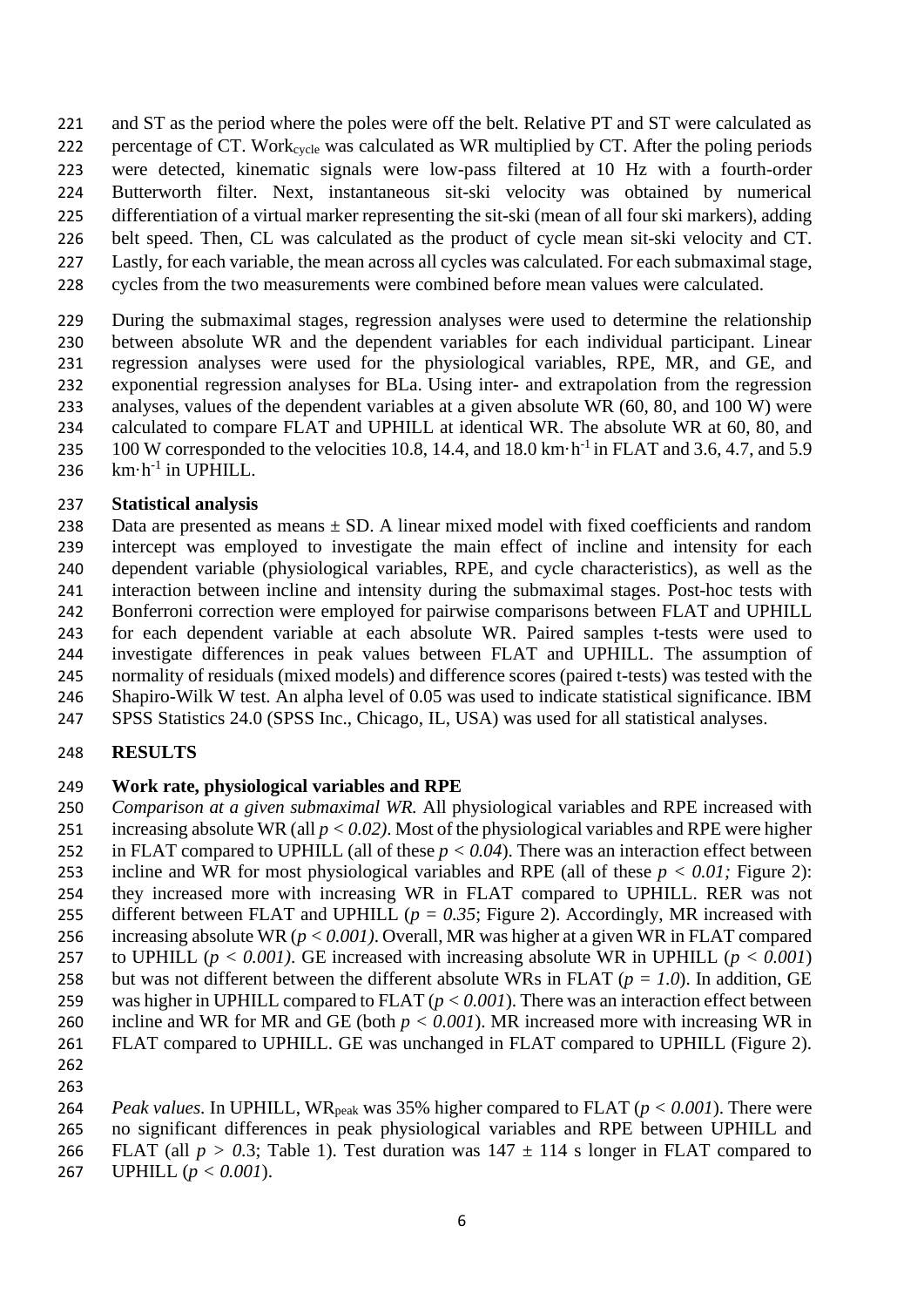#### 269 **Cycle characteristics**

270 *Comparison at a given submaximal WR.* CR, CL, work<sub>cycle</sub>, and relative ST increased with 271 increasing absolute WR in FLAT and UPHILL (all  $p < 0.001$ ), while the corresponding values 272 for CT, PT, and relative PT decreased (all  $p < 0.001$ ). ST was not affected by increasing 273 absolute WR in FLAT and UPHILL ( $p = 0.14$ ). Overall, CL, ST, and relative ST were shorter 274 (all  $p < 0.001$ ), whereas PT was longer, in UPHILL compared to FLAT (all  $p < 0.001$ ). Overall, 275 there was no difference in CR, CT, and work<sub>cycle</sub> between FLAT and UPHILL (all  $p > 0.16$ ), 276 but there was a small difference in CR and CT at 60 W between FLAT and UPHILL (both *p <*  277 *0.05*). There was an interaction effect between incline and WR for CL, ST, relative PT, and 278 relative ST (all *p < 0.04)*: CL and relative ST increased, and ST and relative PT decreased 279 more with increasing absolute WR in FLAT compared to UPHILL (Figure 3).

280

281 *Peak values.* Compared to FLAT, in UPHILL CL was  $2.6 \pm 0.2$  m shorter, PT was  $0.14 \pm 0.05$ 282 s longer, ST was  $0.16 \pm 0.10$  s shorter, relative PT was  $17 \pm 3$  percentage points higher, relative

283 ST was  $17 \pm 3$  percentage points lower, and work<sub>cycle</sub> was  $34 \pm 4\%$  higher (all  $p < 0.001$ ). There

284 was no difference in CT and CR between FLAT and UPHILL (both  $p > 0.8$ ; Table 1).

#### 285 *Figure 3*

#### 286 **DISCUSSION**

287 In this first investigation of double poling when XC sit-skiing on a treadmill, the ability to 288 produce WR and associated physiological and biomechanical performance-determining 289 variables were compared between flat and uphill. In UPHILL with 5% incline,  $WR_{\text{peak}}$  was 290 35% higher compared to FLAT with  $0.5\%$  incline, which coincided with more work<sub>cycle</sub> and 291 twice as long PT at 5% incline, whereas no difference in  $VO_{2\text{peak}}$  was found across conditions. 292 When compared at identical WR, most physiological responses were lower, and GE was higher 293 in UPHILL compared to FLAT.

294 Despite different test durations between FLAT and UPHILL, neither VO<sub>2peak</sub>, RPE, nor any of the other peak physiological variables were different between conditions, which is in 296 accordance with previous findings in seated upper-body poling.<sup>24</sup> This indicates that the cardio- vascular system was taxed equally and that similar levels of exhaustion were reached in both conditions. Further, in seated upper-body poling it has been shown that a 140 s longer 299 incremental test to exhaustion is accompanied by 9% lower WR production.<sup>24</sup> Comparatively, in the current study, the incremental test to exhaustion was 147 s shorter in UPHILL than 301 FLAT, accompanied by a 35% higher WR<sub>peak</sub>. Consequently, most of the difference found in WRpeak between UPHILL and FLAT can likely be explained by better efficiency in UPHILL 303 and not the difference in test duration. In accordance with findings in able-bodied XC skiers,  $6$ , ,  $25$  the better efficiency found in UPHILL was accompanied by lower physiological and perceptual effort when working at an identical submaximal WR in UPHILL. In addition, the resting metabolic rate constitutes a smaller proportion of the overall metabolic rate and has a decreasing impact on GE as the WR increases. Thereby, as expected GE increased as WR 308 became higher in UPHILL due to the decreasing impact of resting metabolic rate on GE.<sup>23, 26</sup> However, in FLAT, GE remained stable with increasing WR and the difference in GE between inclines therefore increased at higher WR. This difference in the WR-MR relationship between FLAT and UPHILL indicates that maintaining technique and efficiency when speed increases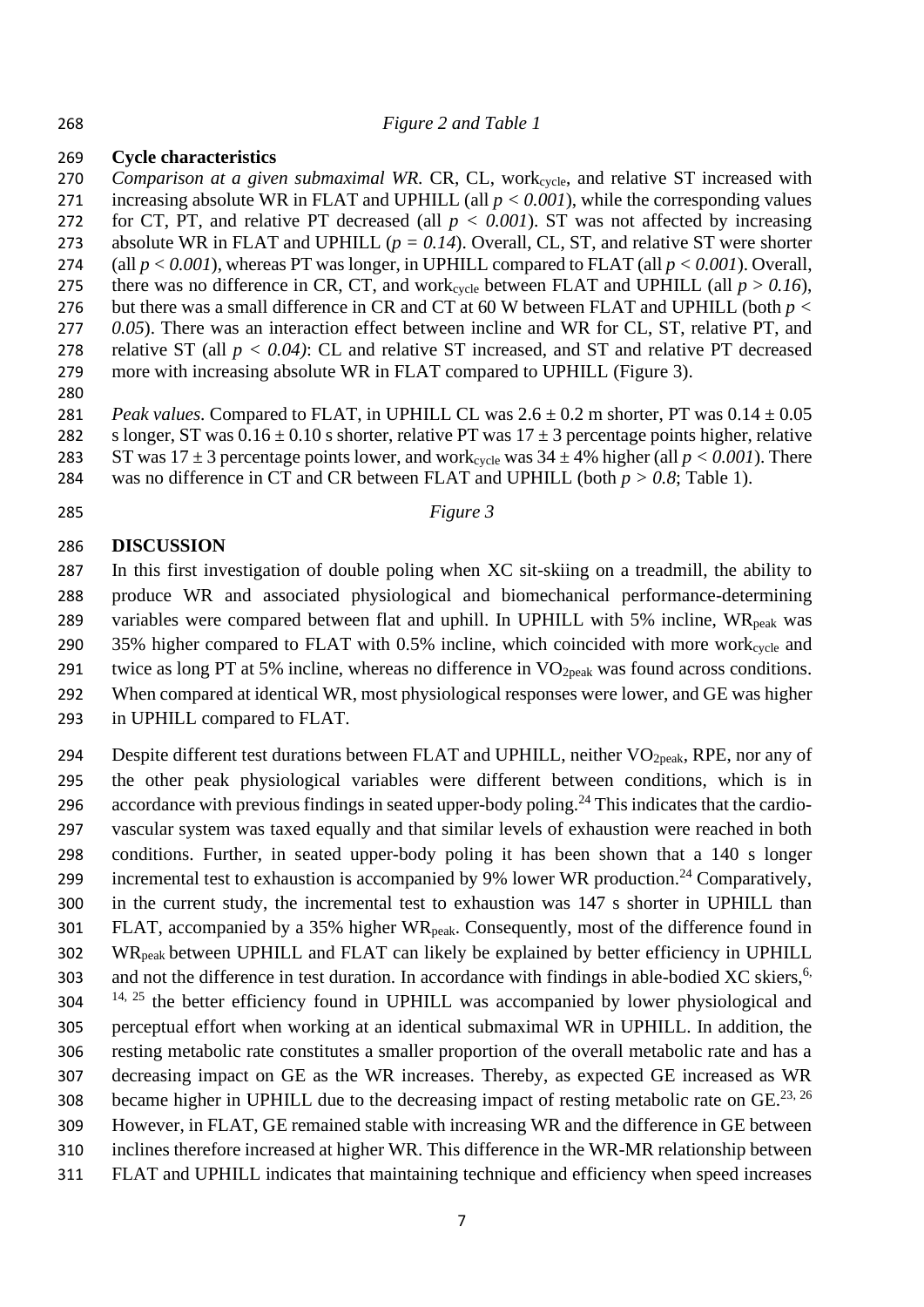- in flat terrain is technically more challenging and requires a greater metabolic rate to increase WR compared to the same WR increase in uphill terrain.
- Furthermore, compared to flat terrain, a higher anaerobic contribution in uphill has previously 315 been reported in both able-bodied XC skiing<sup>13, 27</sup> and running,<sup>28</sup> attributed to a different recruitment of muscle fibers and greater amount of active muscle mass. Together with the 317 shorter test duration in UPHILL, it is likely that some of the difference in WR<sub>peak</sub> found between FLAT and UPHILL could be connected to an earlier recruitment of fast twitch muscle- fibers and a higher anaerobic contribution in UPHILL compared to FLAT. However, if this difference in anaerobic contribution between inclines also occurs during XC sit-skiing, especially in the lower classes where trunk movement is limited, remains to be investigated.
- The lower speed utilized when XC sit-skiing UPHILL enables a longer PT and production of 323 larger work<sub>cycle</sub> and  $WR_{peak}$  compared to FLAT. This is, amongst other things, related to the 324 higher contribution of work against gravity to total work in UPHILL.<sup>25, 27</sup> However, in line with what has previously been shown in a case study on a Para XC sit-skier during skiing on 326 snow,<sup>5</sup> CR was similar in UPHILL and FLAT. In contrast, able-bodied XC skiers,<sup>7</sup> seem to display a higher CR in uphill terrain (between 4.5-8% at a given WR), which is likely related to the larger range of motion in the trunk and longer time to produce propulsion during able-bodied XC skiing compared to XC sit-skiing.
- In our study, speed in the different inclines is solely regulated through changes in PT and ST.
- In UPHILL, accompanied by the slower speed, a longer PT was found, which enables longer 332 time for generation of propulsive forces and production of WR.<sup>6,7</sup> This is probably connected to both the muscles working in a more favorable range of the force-velocity relationship,  $2^9$  and a shorter swing time without any force production, which together might be the main
- 335 mechanisms behind the better GE in UPHILL. In addition, in able-bodied XC skiing, a greater force impulse and higher peak pole force later in the cycle have been demonstrated in uphill terrain. The higher WRpeak as well as the lower physiological variables and RPE at identical submaximal WR in UPHILL demonstrated in this study are likely connected to these mechanisms as well. However, this remains to be investigated in XC sit-skiing. Furthermore, Para XC sit-skiers have various movement limitations linked to their different disabilities. Thus, whether the differences in cycle characteristics between FLAT and UPHILL found in
- able-bodied XC sit-skiing also occur in Para XC sit-skiers needs to be further investigated.

## **Practical applications**

 The higher WR achieved by XC sit-skiers uphill is accompanied by a better efficiency compared to flat, demonstrating that the constraints when double poling uphill allow a more efficient technique where more of the metabolic energy goes to WR. The higher efficiency also implies that a given increase in WR would cost less metabolic energy in uphill compared to flat terrain, which could explain why most skiers find it beneficial to increase their effort in 349 uphill terrain during competitions.<sup>27, 30</sup> Conversely, that XC sit-skiers are able to tax their 350 aerobic capacity similarly in uphill and flat conditions (i.e., similar  $VO_{2peak}$  in FLAT and UPHILL), indicates that the physiological responses can be stimulated to the same degree during training in both types of terrain, even though the WR produced in flat terrain is much lower. Taken together, this establishes an important foundation for understanding the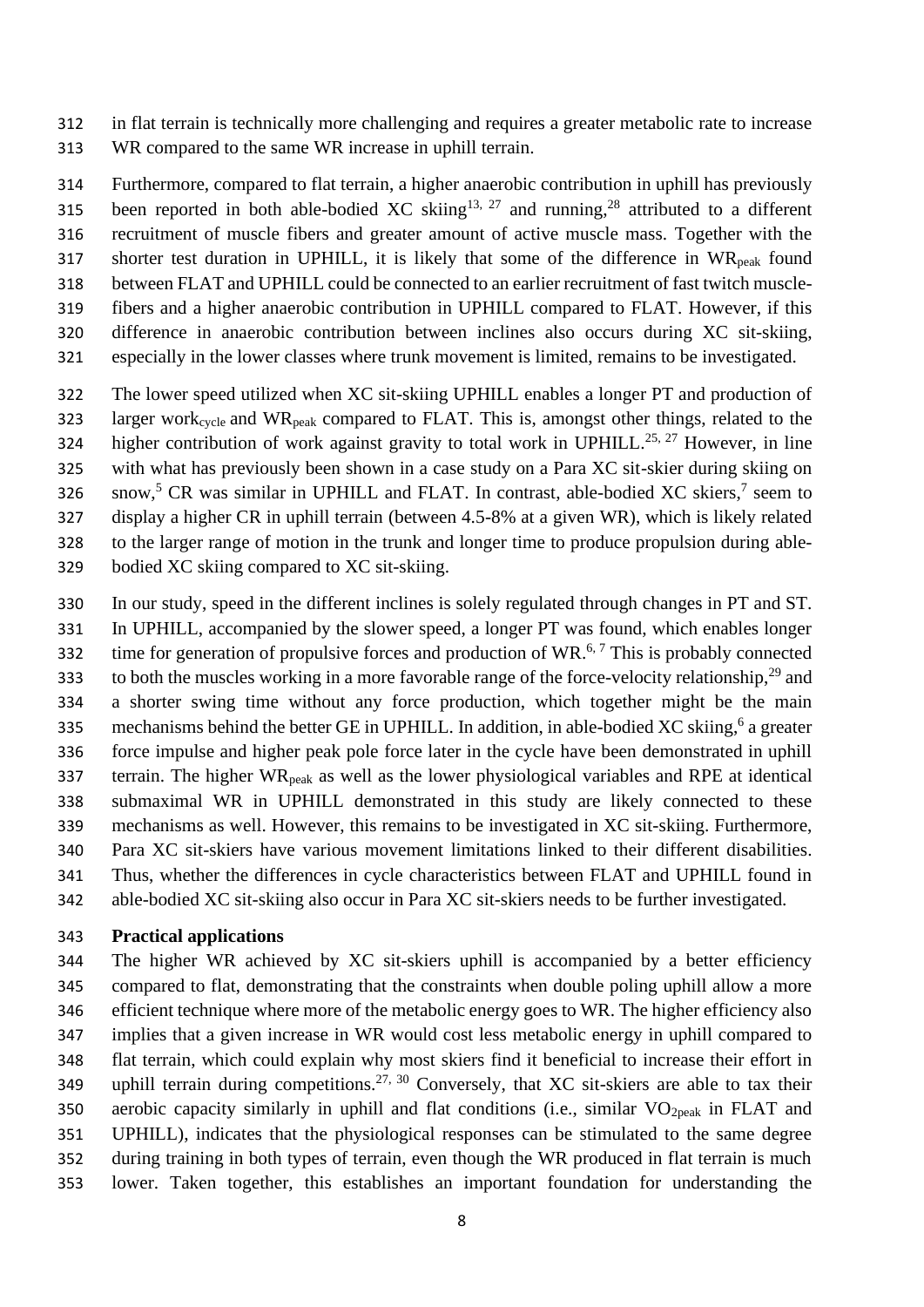- underlying mechanisms for choice of pacing strategy in Para XC sit-skiing. In addition, our
- 355 data indicate that  $VO_{2peak}$  testing can be performed on both flat and uphill conditions. However,
- if the aim is to test efficiency, the external conditions must be standardized well as both WR
- and incline affect GE. Finally, the generalizability of our findings to Para XC sit-skiers with
- different disabilities and their different sitting positions (i.e., "kneeing" and "knee-high") needs
- to be established, although the current data serve as a baseline for further research in the field
- of Para XC skiing.

## **CONCLUSION**

 The longer poling times utilized in uphill XC sit-skiing enable more work per cycle and better GE, thereby allowing skiers to achieve a higher WRpeak compared to flat XC sit-skiing. 364 However, the similar values of  $VO<sub>2peak</sub>$  between inclines indicate that XC sit-skiers can tax their cardiorespiratory capacity similarly in both conditions.

# **ACKNOWLEDGEMENTS**

 The authors would like to thank the XC skiers for their time and effort participating in this study. Further, we thank Eline Blaauw for her assistance in the laboratory and Jørgen Danielsen

- for his technical support of testing equipment and analysis. The study was funded by the Centre
- for Elite Sports Research, Department of Neuromedicine and Movement Science, Norwegian
- University of Science and Technology (NTNU), Trondheim, Norway. The laboratory facilities
- and equipment were provided by NeXt Move, Faculty of Medicine at NTNU and Central
- Norway Regional Health Authority. NeXt Move had no role in the study at any point. The
- authors declare that they have no competing interests.
- 
- 

# **References**

 1. Bernardi M, Janssen T, Bortolan L, Pellegrini B, Fischer G, Schena F. Kinematics of cross-country sit skiing during a Paralympic race. *Journal of Electromyography and Kinesiology*. Feb 2012;23(1):94-101. doi:10.1016/j.jelekin.2012.07.004

- 2. Gastaldi L, Pastorelli S, Frassinelli S. A Biomechanical Approach to Paralympic Cross- Country Sit-Ski Racing. *Clinical Journal of Sport Medicine*. Jan 2012;22(1):58-64. doi:10.1097/JSM.0b013e31824202d3
- 3. IPC. World Para Nordic Skiing Rules and Regulations Cross Country Skiing and Biathlon 2018.
- 4. Karczewska-Lindinger M, Gastaldi L, Vanlandewijc Y, Linnamo V, Lindinger S. Race 388 and split time analysis in Para Nordic sit-skiing. Presented at: 8<sup>th</sup> International Congress on *Science and Skiing*; 2019; University of Jyväskylä, Vuokatti, Finland.
- 5. Baumgart JK, Haugnes, P., Bardal, L.M., Østerås, S., Kocbach, J., Sandbakk, Ø.
- Development of a Framework for the Investigation of Speed, Power, and Kinematic Patterns in Para Cross-Country Sit-Skiing: A Case Study of an LW12 Athlete. *Frontiers in Sports and Active Living*. 2019;doi[:https://doi.org/10.3389/fspor.2019.00004](https://doi.org/10.3389/fspor.2019.00004)
- 6. Stöggl TL, Holmberg HC. Double-Poling Biomechanics of Elite Cross-country Skiers:
- Flat versus Uphill Terrain. *Medicine & Science in Sports & Exercise*. Aug 2016;48(8):1580-9.
- doi:10.1249/mss.0000000000000943
- 7. Danielsen J, Sandbakk O, McGhie D, Ettema G. Mechanical energetics and dynamics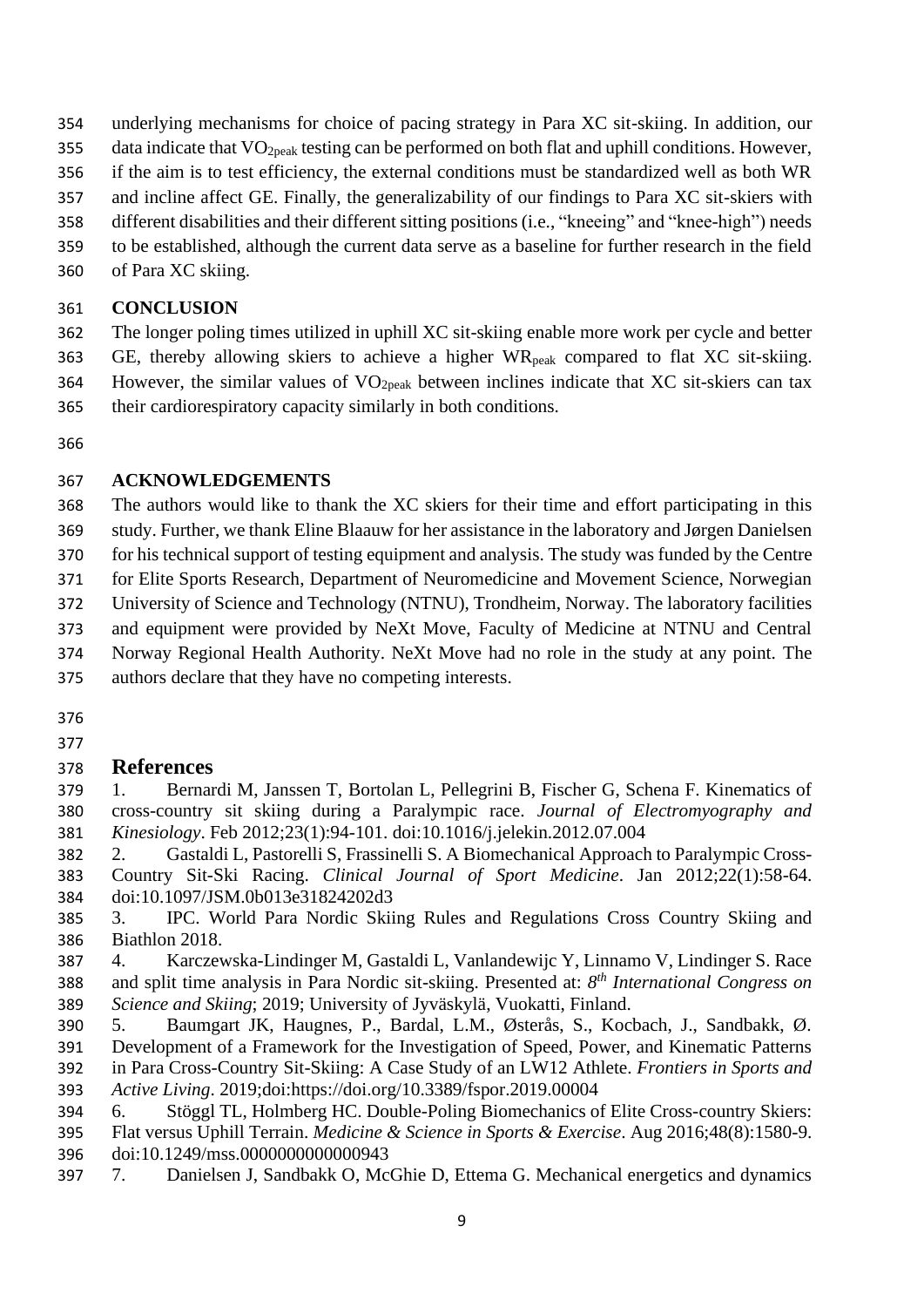of uphill double-poling on roller-skis at different incline-speed combinations. *PloS one*. 2019;14(2):e0212500. doi:10.1371/journal.pone.0212500

 8. Sandbakk O, Holmberg HC, Leirdal S, Ettema G. Metabolic rate and gross efficiency at high work rates in world class and national level sprint skiers. *European Journal of Applied Physiology*. Jun 2010;109(3):473-81. doi:10.1007/s00421-010-1372-3

 9. Ainegren M, Carlsson P, Tinnsten M, Laaksonen MS. Skiing Economy and Efficiency in Recreational and Elite Cross-Country Skiers. *Journal of Strength and Conditioning Research*. May 2013;27(5):1239-52. doi:10.1519/JSC.0b013e31824f206c

- 10. Joyner MJ, Coyle EF. Endurance exercise performance: the physiology of champions. *The Journal of Physiology*. Jan 1 2008;586(1):35-44. doi:10.1113/jphysiol.2007.143834
- 11. Holmberg HC, Rosdahl H, Svedenhag J. Lung function, arterial saturation and oxygen uptake in elite cross country skiers: influence of exercise mode. *Scandinavian Journal of Medicine & Science in Sports*. Aug 2007;17(4):437-44. doi:10.1111/j.1600- 0838.2006.00592.x
- 12. Sandbakk O, Hegge AM, Losnegard T, Skattebo O, Tonnessen E, Holmberg HC. The Physiological Capacity of the World's Highest Ranked Female Cross-country Skiers. *Medicine & Science in Sports & Exercise*. Jun 2016;48(6):1091-100. doi:10.1249/mss.0000000000000862
- 13. Andersson E, Holmberg HC, Ortenblad N, Bjorklund G. Metabolic Responses and Pacing Strategies during Successive Sprint Skiing Time Trials. *Medicine & Science in Sports & Exercise*. Dec 2016;48(12):2544-2554. doi:10.1249/mss.0000000000001037
- 14. Sandbakk O, Hegge AM, Ettema G. The role of incline, performance level, and gender on the gross mechanical efficiency of roller ski skating. *Frontiers in Physiology*. 2013;4:293. doi:10.3389/fphys.2013.00293
- 15. Baumgart JK, Brurok B, Sandbakk O. Peak oxygen uptake in Paralympic sitting sports: A systematic literature review, meta- and pooled-data analysis. *PloS one*. 2018;13(2):e0192903. doi:10.1371/journal.pone.0192903
- 16. Janssen TW, Dallmeijer AJ, Veeger DJ, van der Woude LH. Normative values and determinants of physical capacity in individuals with spinal cord injury. *Journal of Rehabilitation Research and Development*. Jan-Feb 2002;39(1):29-39.
- 17. Leicht CA, Tolfrey K, Lenton JP, Bishop NC, Goosey-Tolfrey VL. The verification phase and reliability of physiological parameters in peak testing of elite wheelchair athletes. *European Journal of Applied Physiology*. Feb 2013;113(2):337-45. doi:10.1007/s00421-012- 2441-6
- 18. Bernardi MG, E.; Rodio, A.; Dante, D.; Castellano, V.; Peluso, I.; Schena, F.; Bhambhani Y. Assessment of Exercise Stroke Volume and Its Prediction From Oxygen Pulse in Paralympic Athletes With Locomotor Impairments: Cardiac Long-Term Adaptations Are Possible. *Frontiers in Physiology*. 2019;10: 1451.
- 19. Borg GA. Psychophysical bases of perceived exertion. *Medicine and Science in Sports Exercise*. 1982;14(5):377-81.
- 20. Lajunen KR, W; Ahtiainen, J S; Lindinger, S J; Linnamo, V. Effect of Sitting Posture on Sit-Skiing Economy in Non-disabled Athletes. *Frontiers in Sports and Active Living*. 2020;2doi[:https://doi.org/10.3389/fspor.2020.00044](https://doi.org/10.3389/fspor.2020.00044)
- 21. Ohlsson ML, Laaksonen MS. Sitting position affects performance in cross-country sit- skiing. *European Journal of Applied Physiology*. Jun 2017;117(6):1095-1106. doi:10.1007/s00421-017-3596-y
- 22. Lusk G. Animal calorimetry: twenty-fourth paper. Analysis of the oxidation of mixtures of carbohydrate and fat. *Journal of Biological Chemistry*. 1924;59::41-42.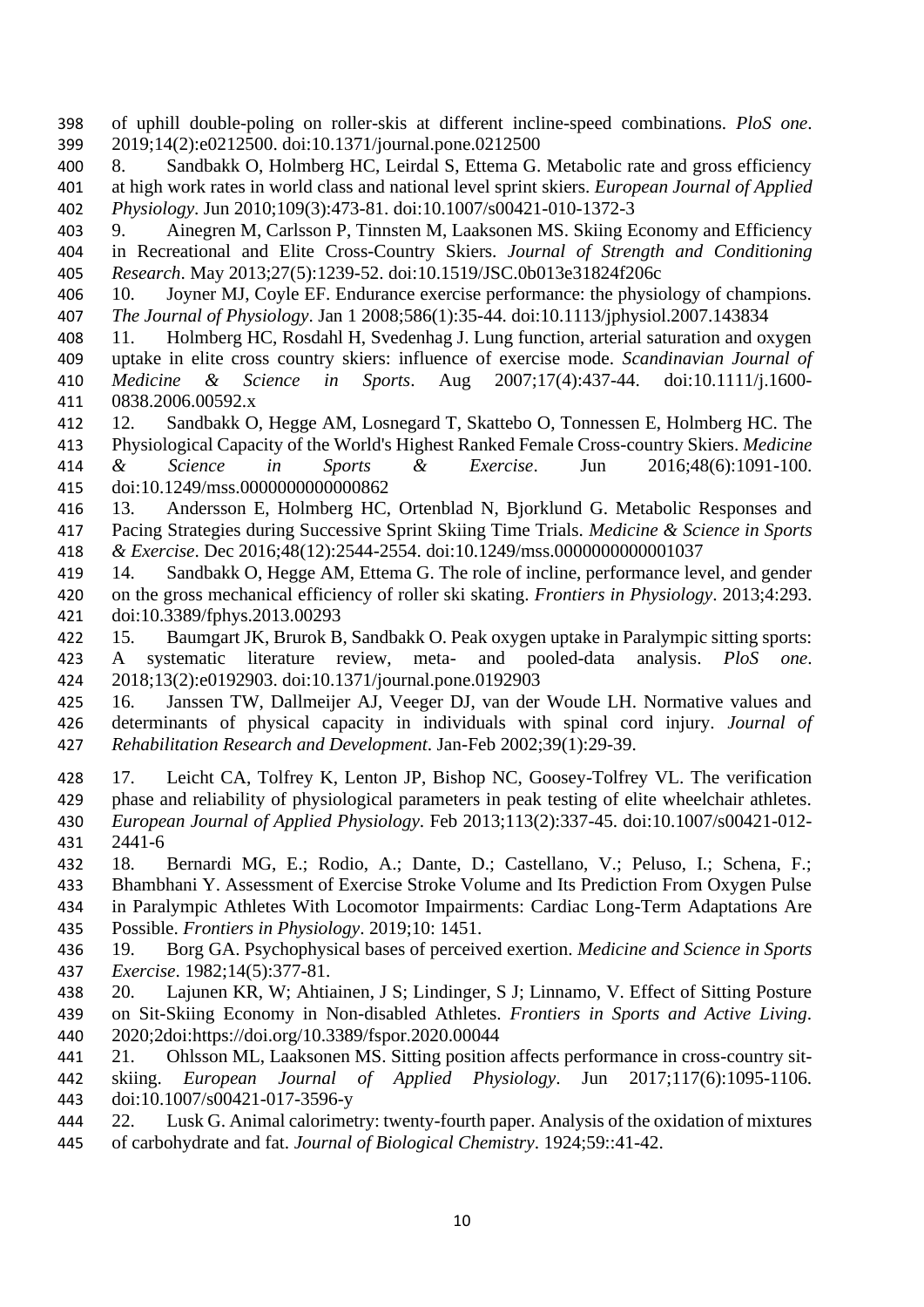- 23. Ettema G, Loras HW. Efficiency in cycling: a review. *European Journal of Applied Physiology*. May 2009;106(1):1-14. doi:10.1007/s00421-009-1008-7
- 24. Brurok B, Mellema M, Sandbakk Ø, Baumgart JK. Effects of different increments in workload and duration on peak physiological responses during seated upper-body poling. *European Journal of Applied Physiology*. Sep 2019;119(9):2025-2031. doi:10.1007/s00421- 019-04189-4
- 25. Sandbakk O, Ettema G, Holmberg HC. The influence of incline and speed on work rate, gross efficiency and kinematics of roller ski skating. *European Journal of Applied Physiology*. Aug 2012a;112(8):2829-38. doi:10.1007/s00421-011-2261-0
- 26. Sandbakk O, Ettema G, Leirdal S, Holmberg HC. Gender differences in the physiological responses and kinematic behaviour of elite sprint cross-country skiers. *European Journal of Applied Physiology*. Mar 2012;112(3):1087-94. doi:10.1007/s00421-011-2063-4
- 27. Karlsson O, Gilgien M, Gloersen ON, Rud B, Losnegard T. Exercise Intensity During Cross-Country Skiing Described by Oxygen Demands in Flat and Uphill Terrain. *Frontiers in*
- *Physiology*. 2018;9:846. doi:10.3389/fphys.2018.00846
- 28. Olesen HL. Accumulated oxygen deficit increases with inclination of uphill running. *Journal of Applied Physiology*. Sep 1992;73(3):1130-4. doi:10.1152/jappl.1992.73.3.1130
- 29. Hill AV. The maximum work and mechanical efficiency of human muscles, and their most economical speed. *The Journal of Physiology*. 1922.
- 30. Sandbakk O, Ettema G, Leirdal S, Jakobsen V, Holmberg HC. Analysis of a sprint ski
- race and associated laboratory determinants of world-class performance. *European Journal of*
- *Applied Physiology*. Jun 2011;111(6):947-57. doi:10.1007/s00421-010-1719-9
- 
- 
- 
-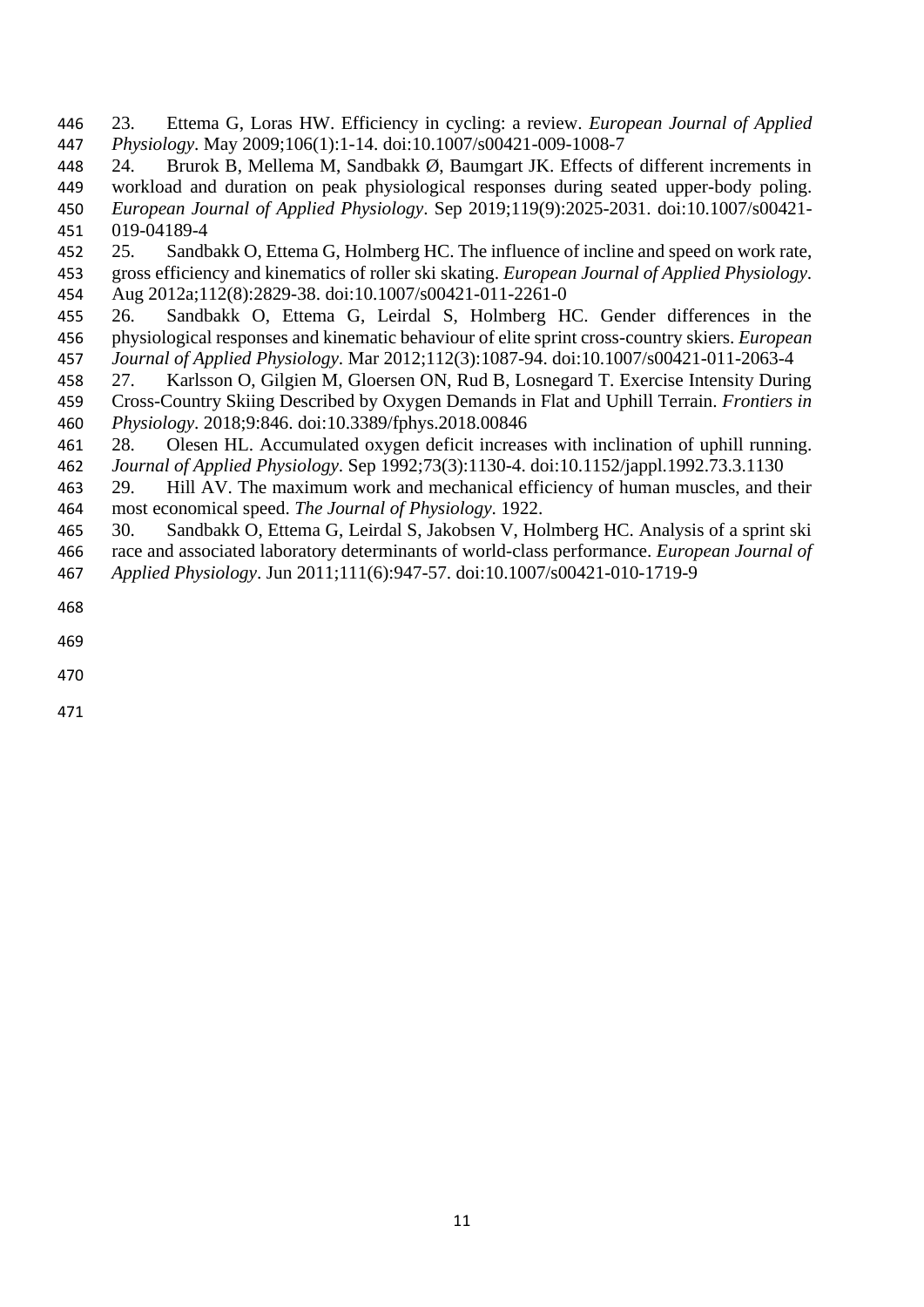#### 472 **FIGURE AND TABLES CAPTIONS**

473

 *Table 1*. Peak physiological variables, RPE, cycle characteristics and test duration during upper-body double poling in a cross-country sit-ski at 0.5% (FLAT) and 5% (UPHIILL) incline. The highest respiratory values, RPE, and HR reached during either the incremental or 477 verification test were defined as peak responses (mean  $\pm$  SD).

478

| <b>Variables</b>                               | <b>FLAT</b>     | UPHILL           |
|------------------------------------------------|-----------------|------------------|
| $WR_{peak}$ (W)                                | $128 \pm 9$     | $197 \pm 26$ "   |
| $VO2peak (mL·kg-1·min-1)$                      | $46 \pm 4$      | $46 \pm 5$       |
| $VEpeak (L·min-1)$                             | $170 \pm 32$    | $169 \pm 26$     |
| $RER_{peak}$                                   | $1.10 \pm 0.10$ | $1.08 \pm 0.15$  |
| $MR_{peak}$ (W)                                | $1275 \pm 171$  | $1277 \pm 170$   |
| $HR_{peak}$ (beats $\cdot$ min <sup>-1</sup> ) | $178 \pm 13$    | $177 \pm 7$      |
| $BLapeak$ (mmol $\cdot L^{-1}$ )               | $10 \pm 2$      | $11 \pm 2$       |
| $RPEpeak$ (6-20)                               | $18 \pm 1$      | $18 \pm 1$       |
| CR(Hz)                                         | $1.2 \pm 0.2$   | $1.2 \pm 0.2$    |
| CL(m)                                          | $5.2 \pm 1.0$   | $2.7 \pm 0.5$ "  |
| $CT$ (sec)                                     | $0.9 \pm 0.1$   | $0.9 \pm 0.2$    |
| $PT$ (sec)                                     | $0.2 \pm 0.04$  | $0.4 \pm 0.06$ " |
| $ST$ (sec)                                     | $0.7 \pm 0.1$   | $0.5 \pm 0.1$ "  |
| Relative PT (% of cycle)                       | $25 \pm 3$      | $42 \pm 5$ "     |
| Relative ST (% of cycle)                       | $75 \pm 3$      | $58 \pm 5$ "     |
| $Work_{cycle} (J)$                             | $113 \pm 22$    | $170 \pm 23$ "   |
| Test duration (sec)                            | $513 \pm 100$   | $366 \pm 90$ "   |

479 Peak work rate (WR<sub>peak</sub>), peak oxygen uptake (VO<sub>2peak</sub>), peak minute ventilation (VE<sub>peak</sub>), peak 480 respiratory exchange ratio ( $RER_{peak}$ ), peak metabolic rate ( $MR_{peak}$ ), peak heart rate ( $HR_{peak}$ ), peak blood 481 lactate concentration (BLa<sub>peak</sub>), peak rating of perceived exertion (RPE<sub>peak</sub>), cycle rate (CR), cycle length 482 (CL), cycle time (CT), poling time (PT), swing time (ST), and work per cycle (work $_{\text{cycle}}$ ).

483 "Significantly higher in UPHILL compared to FLAT at an alpha level of 0.01.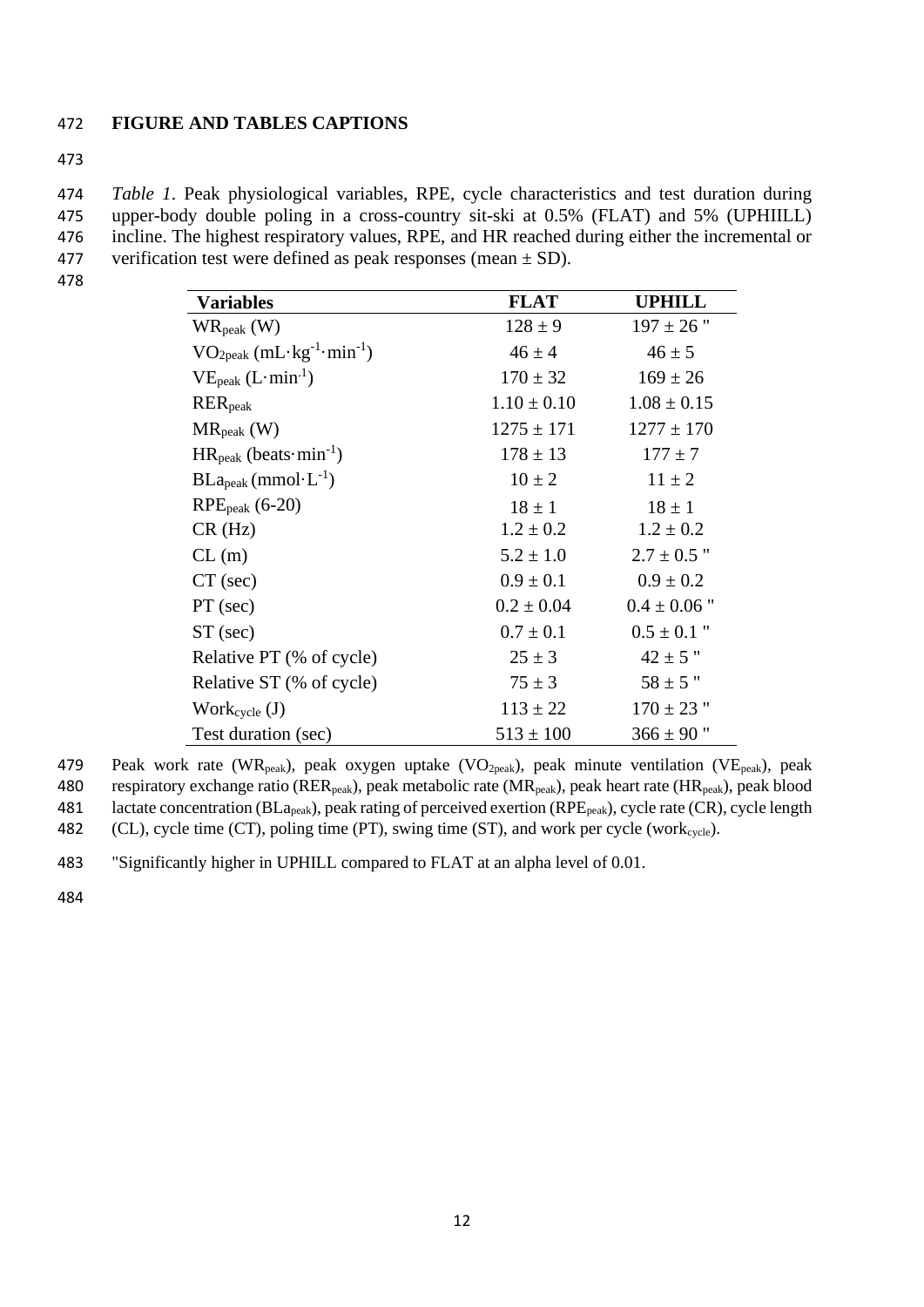485 Figur Test set-up on the treadmill. The XC sit-ski was mounted on a pair of classical roller-486 skis, with a "kneeing" sitting position and adjustable straps around the hips, thighs, and lower legs that secured the participant to the sit-ski. The front of the sit-ski was firmly attached to an aluminum crossbar of a custom-made safety-system, connected to rails on each side of the treadmill, allowing the crossbar to move in the same direction as the sit-ski.

*Figure 2.* Oxygen uptake  $(VO_2)$ , respiratory exchange ratio (RER), minute ventilation (VE), heart rate (HR), blood lactate concentration (BLa), rating of perceived exertion (RPE), 493 metabolic rate (MR), and gross efficiency (GE) presented as mean  $\pm$  SD at a given absolute work rate (60, 80 and 100 W) during upper-body double poling in a XC sit-ski at 0.5% incline (FLAT; grey squares and line) and 5% incline (UPHILL; black circles and line).

- \*Significant difference between FLAT and UPHILL at an alpha level of 0.05.
- "Significant difference between FLAT and UPHILL at an alpha level of 0.01.

- *Figure 3*. Cycle time (CT), cycle length (CL), poling time (PT), swing time (ST), relative PT,
- 500 relative ST, work per cycle (work<sub>cycle</sub>), and cycle rate (CR) presented as mean  $\pm$  SD at a given
- absolute work rate (WR; 60, 80 and 100 W) during upper-body double poling in a XC sit-ski
- at 0.5% incline (FLAT; grey squares and line) and 5% incline (UPHILL; black circles and line). \*Significant difference between FLAT and UPHILL at an alpha level of 0.05.
- 
- "Significant difference between FLAT and UPHILL at an alpha level of 0.01.

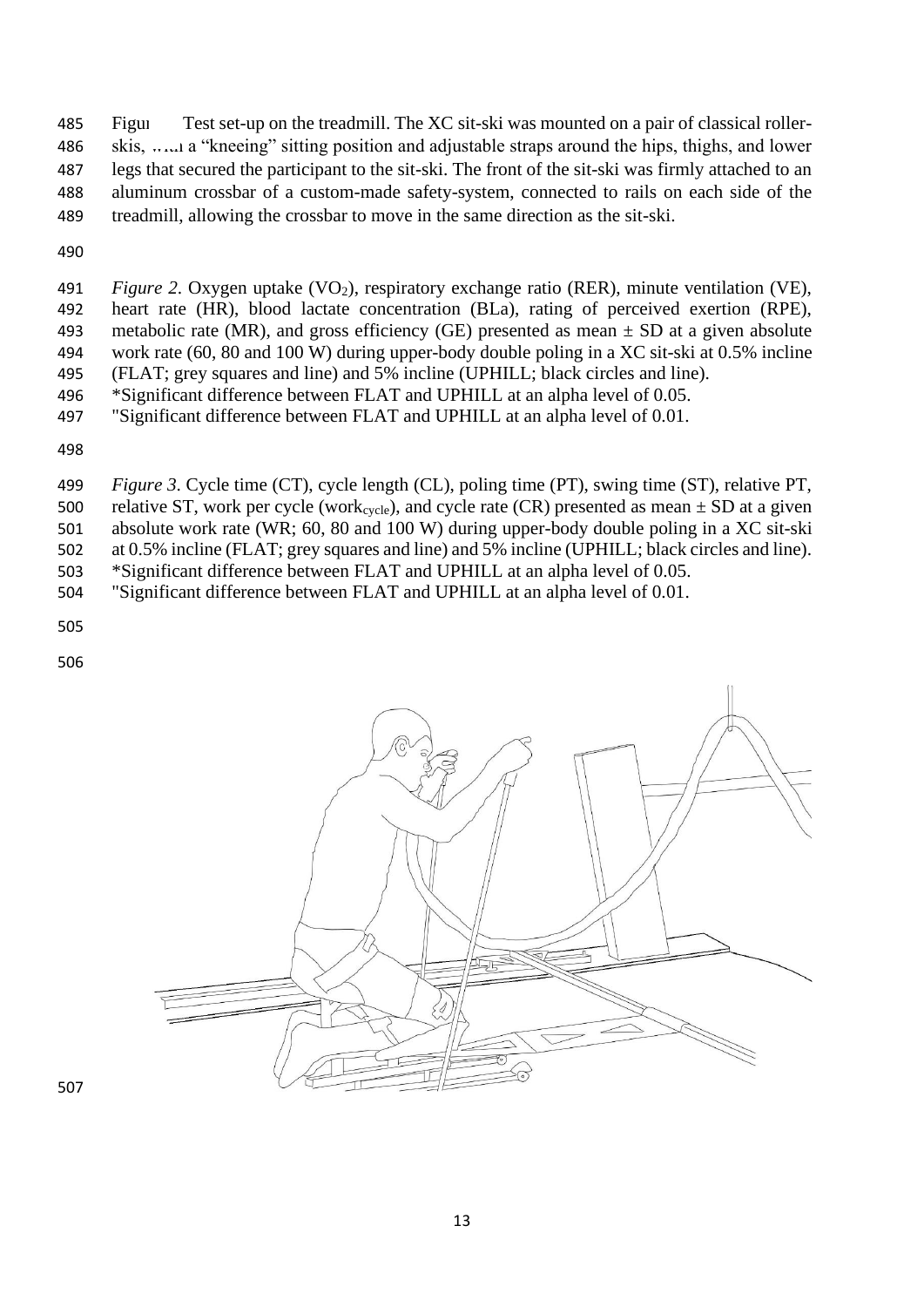